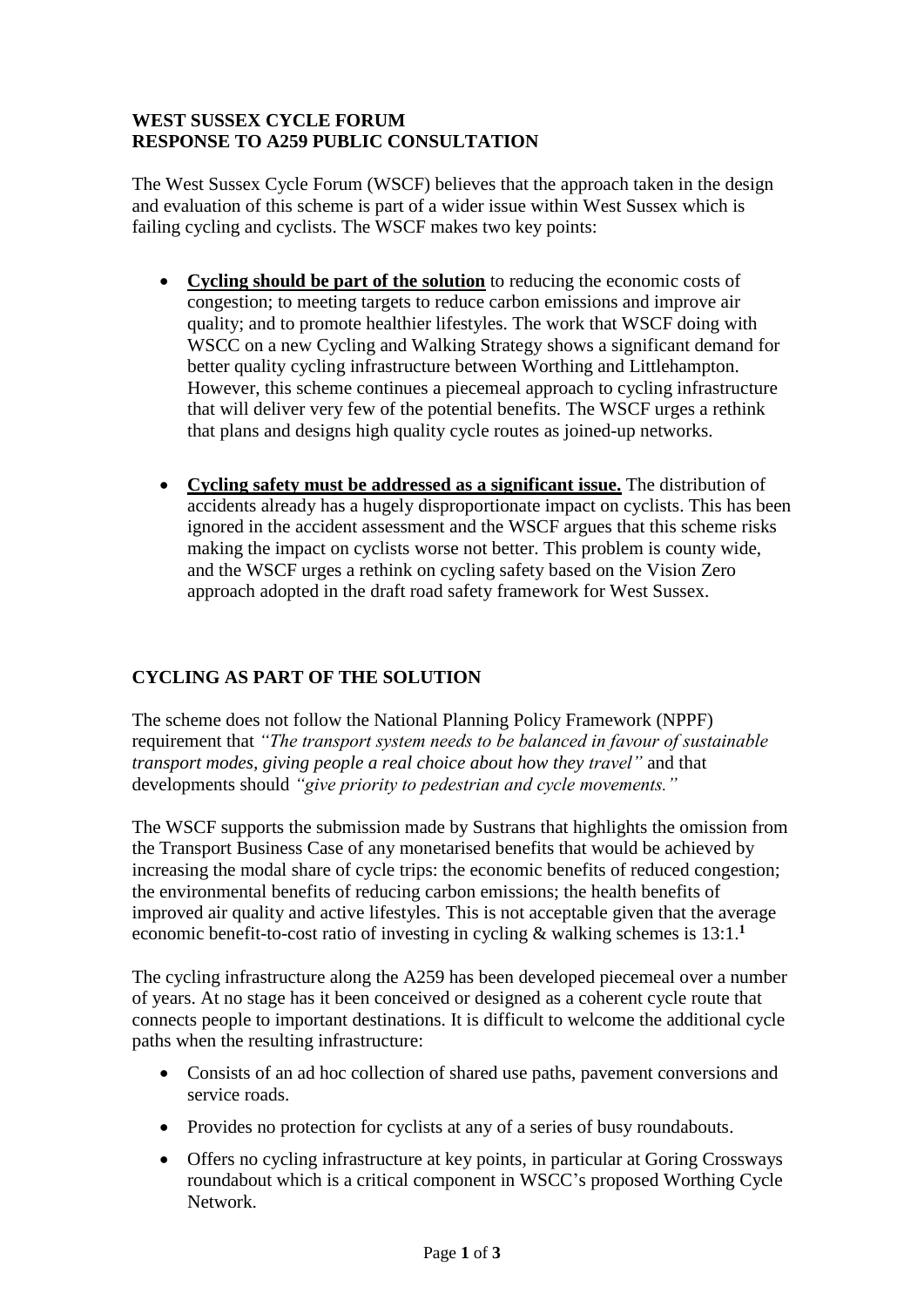- Will require cyclists to give way to vehicles at 22 points in the space of 2 miles between Ferring and Rustington.
- Includes 'Cyclists Dismount' signs.
- Will continue to lose utility value as new developments add access points and more vehicle movements across cycle paths.

The WSCF commends the Department of Transport's statement as part of the Government's Ambition for Cycling, which "*expects local authorities to up their game in delivering infrastructure that takes cycling into account from the design stage".*

**The WSCF urges a rethink that seeks to maximise the opportunity to deliver cycle routes that is direct and safe; that connect existing infrastructure and have the potential to link to new developments; that generate new cycle trips and removes cyclists from the A259 carriageway.** This is the approach taken on the A270 Lewes Road out of Brighton, where an average increase of cycle trips of 13% was recorded for the first five months of 2015 compared to 2009**<sup>2</sup>** .

## **CYCLING SAFETY**

The number of cyclists killed and seriously injured (KSI) on roads in West Sussex more than doubled in the five years 2010 to 2014.**<sup>3</sup>** Between 2007 and 2014 there were 20 fatalities and serious injuries on the 3-mile stretch of the A259 between Goring Crossways and Station Road, Angmering**<sup>4</sup>** :

- $\bullet$  12 of those 20 (60%) were serious injuries to cyclists. This is a hugely disproportionate percentage; the more so because cycling levels will be suppressed on such a busy road.
- Six of the twelve serious injuries to cyclists occurred in the two most recent years, 2013 & 2014.
- Six of the twelve serious injuries to cyclists are recorded at roundabouts.

It is not acceptable that the documents presented as part of the consultation provide no analysis of cycling levels or cycling KSIs. On that count, the WSCF challenges the credibility of the claim made in the Transport Business Case of "£14.3m worth of safety benefits arising from a reduction in accidents and casualties". The WSCF argues that the proposed designs are inherently dangerous for cyclists and risk increasing the number of cyclists killed and seriously injured:

- Levels of cycling are rising nationally and as more housing is developed in this area, it is to be expected that more cycle trips will be generated (even though the modal share does not increase).
- As argued above, the quality of the cycle route alongside the A259 will remain poor, so the number of cycle trips on the road will increase.
- There is no protection for cyclists at roundabouts and the closure of at grade crossings creates a pressure to use the roundabouts to cycle across the A259.